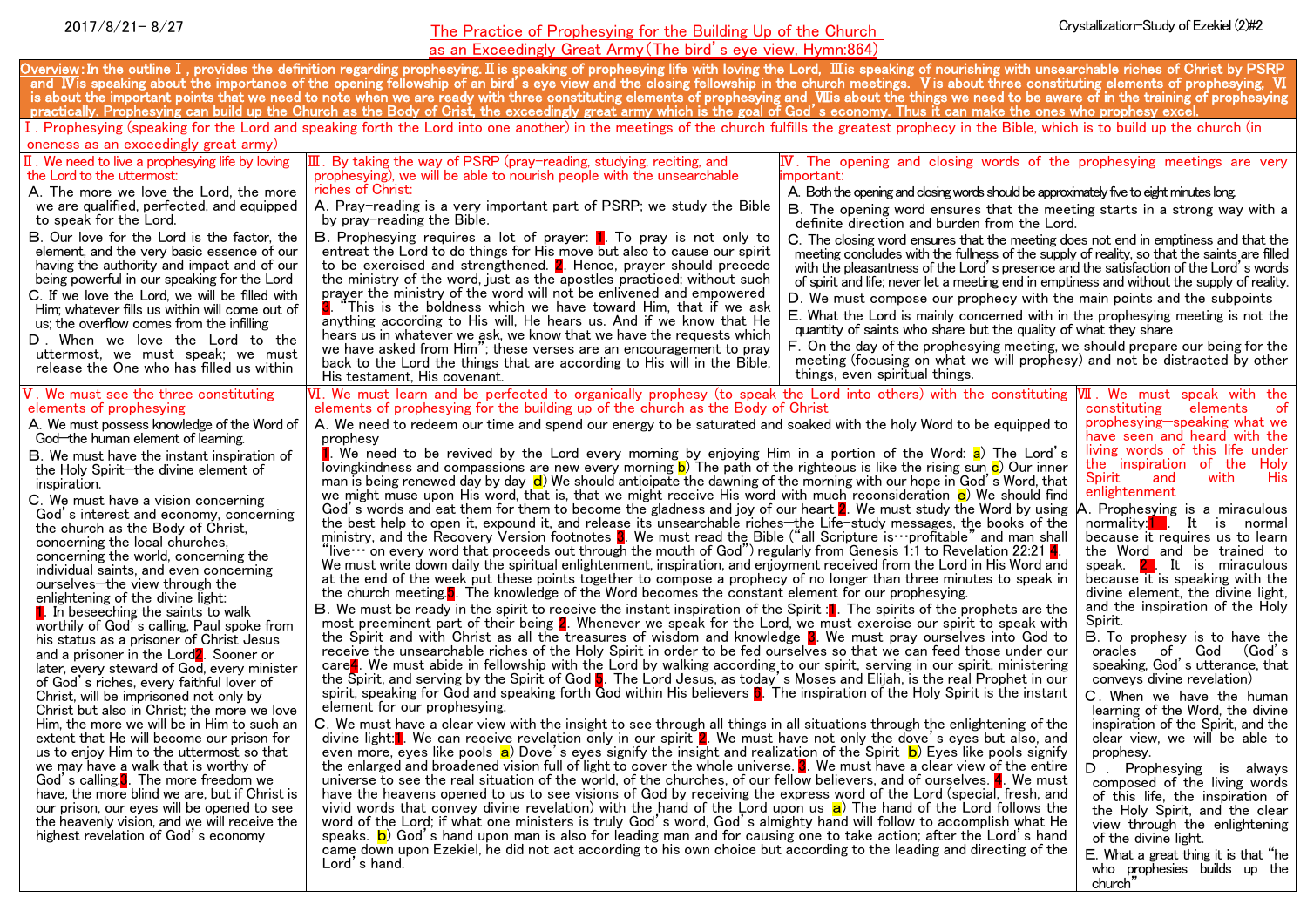Experience $\Phi$ : Function as a member by prophesying for building up the Body. 1Cor 14:4 …he who prophesies builds up the church.

31 For you can all prophesy one by one that all may learn and all may be encouraged. 39 So then, my brothers, desire earnestly the prophesying...40 But all things must be done becomingly and in order.

Eph 4:11 And He Himself gave some as apostles and some as prophets and some as evangelists and some as shepherds and teachers, 12 For the perfecting of the saints unto the work of the ministry, unto the building up of the Body of Christ, 16 Out from whom all the Body, being joined together and being knit together through every joint of the rich supply and through the operation in the measure of each one part, causes the growth of the Body unto the building up of itself in love.

We must endeavor to have church meetings with many speaking and without speaking by only one person. Some of us, however, still like to be spectators in the meetings. All of us should get ourselves prepared to speak in any meeting that we attend.... The practice of Christianity has annulled the functions of the members of the Body of Christ and has choked them. This practice has delayed the Lord's return....But we must realize that the truth overcomes. Nothing in this universe can do anything against the truth. We need to labor in the scriptural way with endurance.... Eventually, what we have been speaking concerning the scriptural way of meeting and serving for the building up of the Body of Christ will be very prevailing on this earth. The Lord has to fulfill His word. He has to do something on this earth, not to build up Christianity as a kind of "church," an organization, but to build up His Body as an organism.

## For Young Working Saints

You are a member of the Body of Christ. In order to build up the Body, you need to function as a member. When you are going to function in the Body for the building of the Body, you need to realize your own position in the Body. In a similar way, in your company, you need to understand your place, position and fulfill your own function.

A passive employee does not wish to function actively but only does what he is instructed to do. Such person cannot become a competent employee. And, the other may be active, but does not understand his own place, position, so he decides what he is not allowed to decide, or he gives instruction to the others around overstepping his allotted authority. These kinds of people need to learn to function normally.

The Body of Christ has the Head, joints, and all the members. Every brothers and sisters need to hold fast the Head, Christ. And also, every brothers and sisters need to be perfected by the gifted members. Therefore, you need to be connected with the Head and to be helped by the gifted members. In the same way, in your company, you should understand the company policy and work positively under the instructions of your boss.

There are two important matters. One is to learn by functioning actively. The other is to understand authority or discretion you are given at your position or place while functioning. If you fail to do so, the more you function, the more you bring chaos. In the church, you function for building. In the company, you drive a project forward and fulfill your own role for your company to gain profit. Therefore, living a proper church life will help you to live a proper business life. Amen.

### Experience $\mathcal{Q}$ : Construction of prophecy - Learning the truth, growing in life and the instant speaking of the Spirit

1 Cor 14:24 But if all prophesy and some unbeliever or unlearned person enters, he is convicted by all, he is examined by all;

25 The secrets of his heart become manifest; and so falling on his face, he will worship God, declaring that indeed God is among you. 26 What then, brothers? Whenever you come together, each one has a psalm, has a teaching, has a revelation, has a tongue, has an interpretation. Let all things be done for building up.

If we desire to prophesy, we must learn the holy Word in the Bible.... We need to be soaked in the holy Word so that we can be knowledgeable of the holy Word. In Luke 1 there is a record of the Lord's mother, Mary, visiting Elizabeth. Both of them prophesied to one another. Nearly every clause and every phrase of Mary's prophecy was a quotation from the Old Testament. This proves that Mary as a young woman was very knowledgeable of God's Word....If we do not have the holy Word, we do not have the expressions with which to speak. We may have the feeling and the inspiration within, but we will not have the utterances and the wording.

We also learn to prophesy in the growth of life. A person who has only been saved two months should not expect that he will be able to speak that much. In order to do things properly even in our human life, we have to grow. In the spiritual life it is the same.... How much we can prophesy depends upon the degree of our growth in life.

We also learn to prophesy in our contact with God. We have to contact God, to fellowship with God. If we get into the Lord's Word, pursue the growth in life, and keep ourselves in contact with God, we will learn to prophesy.

#### For junior high and high school students

Train yourself to prophesy from your junior high and high school days. In order to prophesy, you first need to learn the word of God. Enjoy every day of the weekly outline, the Word, and the excerpts of messages of "The Holy Word for Morning Revival", and summarize it into a 3-minute short message. When constructing a short message, you need to train to capture the bird's-eye view and the crucial points from the bird's eye view of the whole message.

Also, you need to apply the truth you learned to your real life and experience Christ as life. Truth is not doctrine, but the reality. Truth has a positive influence on your real life and can supply Christ to you as your life. In other words, the truth you learned in the church life can help you in your studies and human relations in your school life. Experience the growth of life in your daily life in this way. This application of truth's crucial points in real life should also be included in the short message.

Furthermore, when prophesying, the instant feeling which comes from the flow of the Spirit in the meeting, and your personal fellowship with the Lord should be blended in the prepared short message. If there is no fresh, instant speaking of this life-giving Spirit, your prophecy will not be lively, you can only provide knowledge for the listeners; you cannot provide spirit and life. Construct your prophecy by learning the truth, the growth in life with application of the truth to your real life, and the instant speaking of the Spirit. Prophesying is the function of an overcomer, the training of prophesying can make you an outstanding student.

2 Cor 3:6 ...God, Who has also made us sufficient as ministers of a new covenant, ministers not of the letter but of the Spirit; for the letter kills, but the Spirit gives life.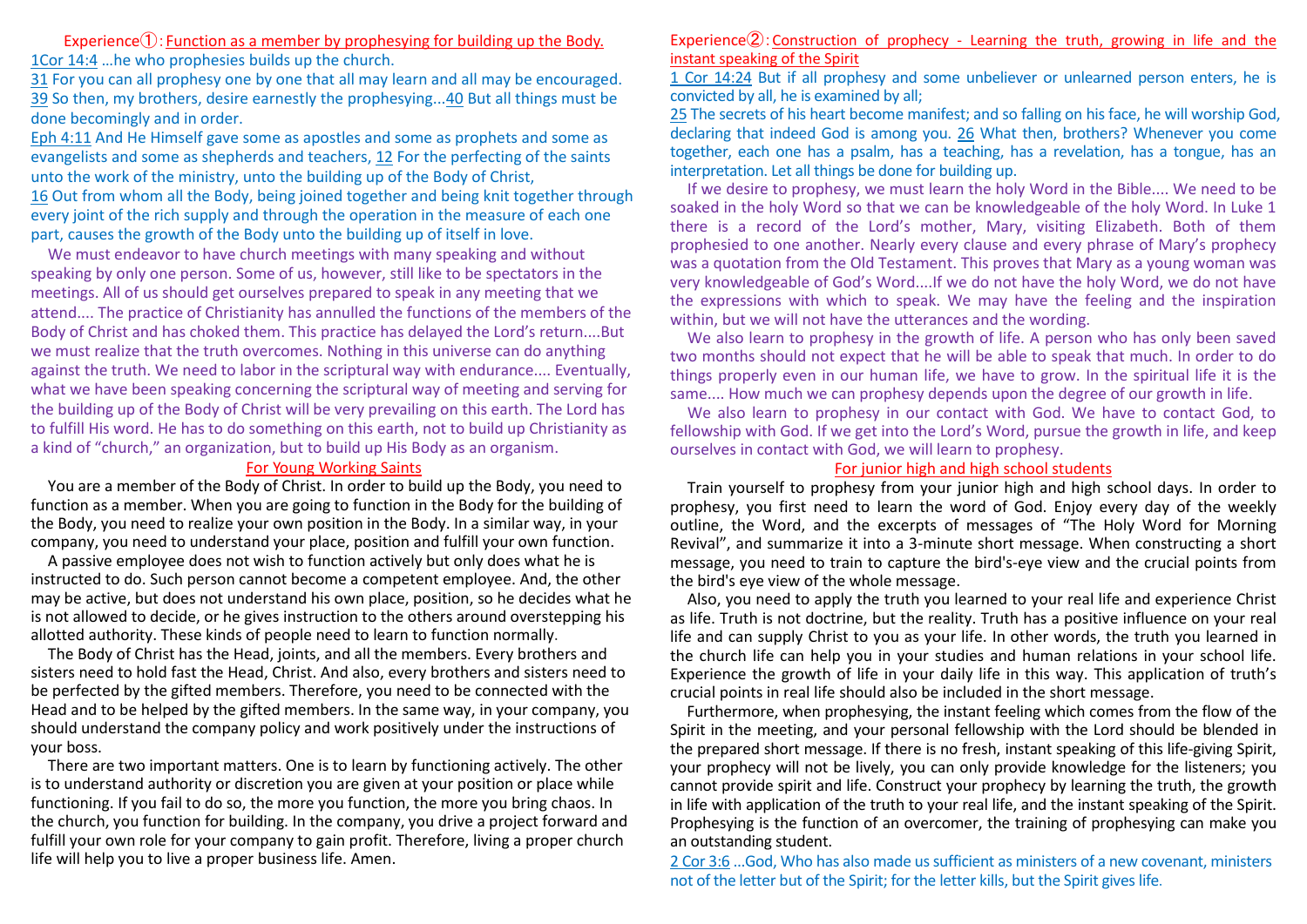## Scriptures:

Ⅰ.Prophesying (speaking for the Lord and speaking forth the Lord into one another) in the meetings of the church fulfills the greatest prophecy in the Bible, which is to build up the church (in oneness as an exceedingly great army)—Matt. 16:18; 1 Cor. 14:4b; Ezek. 37:4-10.

## Matthew16:18 And I also say to you that you are Peter, and upon this rock I will build My church, and the gates of Hades shall not prevail against it.

1 Corinthians14:4 He who speaks in a tongue builds up himself, but he who prophesies builds up the church.

Ezekiel37:4 Then He said to me, Prophesy over these bones, and say to them, O dry bones, hear the word of Jehovah.37:5 Thus says the Lord Jehovah to these bones: I will cause breath to enter into you, and you shall live.37:6 And I will put sinews on you and bring flesh back on you and cover you with skin and put breath in you, and you shall live; and you will know that I am Jehovah.37:7 So I prophesied as I was commanded. And as I prophesied, there was a noise, and suddenly, a rattling; and the bones came together, bone to its bone.37:8 And I looked, and there were sinews on them, and flesh came back, and skin covered them over; but there was no breath in them.37:9 Then He said to me, Prophesy to the wind; prophesy, son of man, and say to the wind, Thus says the Lord Jehovah, Come from the four winds, O breath, and breathe on these slain, that they may live.37:10 So I prophesied as He commanded me, and the breath came into them; and they lived and stood up upon their feet, an exceedingly great army.

Ⅱ.We need to live a prophesying life by loving the Lord to the uttermost:

1 Corinthians2:9 But as it is written, "Things which eye has not seen and ear has not heard and which have not come up in man's heart; things which God has prepared for those who love Him.''2:10 But to us God has revealed them through the Spirit, for the Spirit searches all things, even the depths of God.

Ⅲ.By taking the way of PSRP (pray-reading, studying, reciting, and prophesying), we will be able to nourish people with the unsearchable riches of Christ:

Acts6:4 But we will continue steadfastly in prayer and in the ministry of the word. 1 John5:14 And this is the boldness which we have toward Him, that if we ask anything according to His will, He hears us.5:15 And if we know that He hears us in whatever we ask, we know that we have the requests which we have asked from Him.

Ⅳ.The opening and closing words of the prophesying meetings are very important: John6:63It is the Spirit who gives life; the flesh profits nothing; the words which I have spoken to you are spirit and are life.

Deuteronomy17:18 And when he sits on the throne of his kingdom, he shall write out for himself a copy of this law in a book, out of that which is before the Levitical priests. 19 And it shall be with him, and he shall read in it all the days of his life, in order that he may learn to fear Jehovah his God by keeping all the words of this law and these statutes and doing them, 20 So that his heart may not be lifted up above his brothers and he may not turn aside from the commandment to the right or to the left; that he and his sons may extend their days over their kingdom in the midst of Israel.

Ⅴ.We must see the three constituting elements of prophesying—cf. Acts 5:20; 1

Acts5:20 Go and stand in the temple and speak to the people all the words of this life.

1 Timothy4:6 If you lay these things before the brothers, you will be a good minister of Christ Jesus, being nourished with the words of the faith and of the good teaching which you have closely followed.

1Peter4:11 If anyone speaks, as speaking oracles of God; if anyone ministers, as ministering out of the strength which God supplies; that in all things God may be glorified through Jesus Christ, to whom is the glory and the might forever and ever. Amen.

1 Timothy4:7 But the profane and old-womanish myths refuse, and exercise yourself unto godliness.

Ephesians3:1 For this cause I Paul, the prisoner of Christ Jesus on behalf of you, the Gentiles –

Ⅵ.We must learn and be perfected to organically prophesy (to speak the Lord into others) with the constituting elements of prophesying for the building up of the church as the Body of Christ—1 Cor. 14:4b:

Proverbs4:18 But the path of the righteous is like the light of dawn, Which shines brighter and brighter until the full day.

2 Timothy 3:16 All Scripture is God-breathed and profitable for teaching, for conviction, for correction, for instruction in righteousness,3:17 That the man of God may be complete, fully equipped for every good work.

Lamentations3:22 It is Jehovah's lovingkindness that we are not consumed, For His compassions do not fail;23 They are new every morning; Great is Your faithfulness.

2 Timothy4:16 At my first defense no one was with me to support me, but all abandoned me. May it not be counted against them.

Luke24:27 And beginning from Moses and from all the prophets, He explained to them clearly in all the Scriptures the things concerning Himself.

Acts8:35 And Philip opened his mouth, and beginning from this Scripture he announced Jesus as the gospel to him.

Song of Songs1:15 Oh, you are beautiful, my love! Oh, you are beautiful! Your eyes are like doves.

7:4 Your neck is like a tower of ivory; Your eyes, like the pools in Heshbon By the gate of Bath-rabbim; Your nose is like the tower of Lebanon, Which faces Damascus.

Ⅶ.We must speak with the constituting elements of prophesying—speaking what we have seen and heard with the living words of this life under the inspiration of the Holy Spirit and with His enlightenment—1 John 1:3; Acts 22:13

1 John1:3 That which we have seen and heard we report also to you that you also may have fellowship with us, and indeed our fellowship is with the Father and with His Son Jesus Christ.

1 Corinthians 14:24 But if all prophesy and some unbeliever or unlearned person enters, he is convicted by all, he is examined by all;14:25 The secrets of his heart become manifest; and so falling on his face, he will worship God, declaring that indeed God is among you.